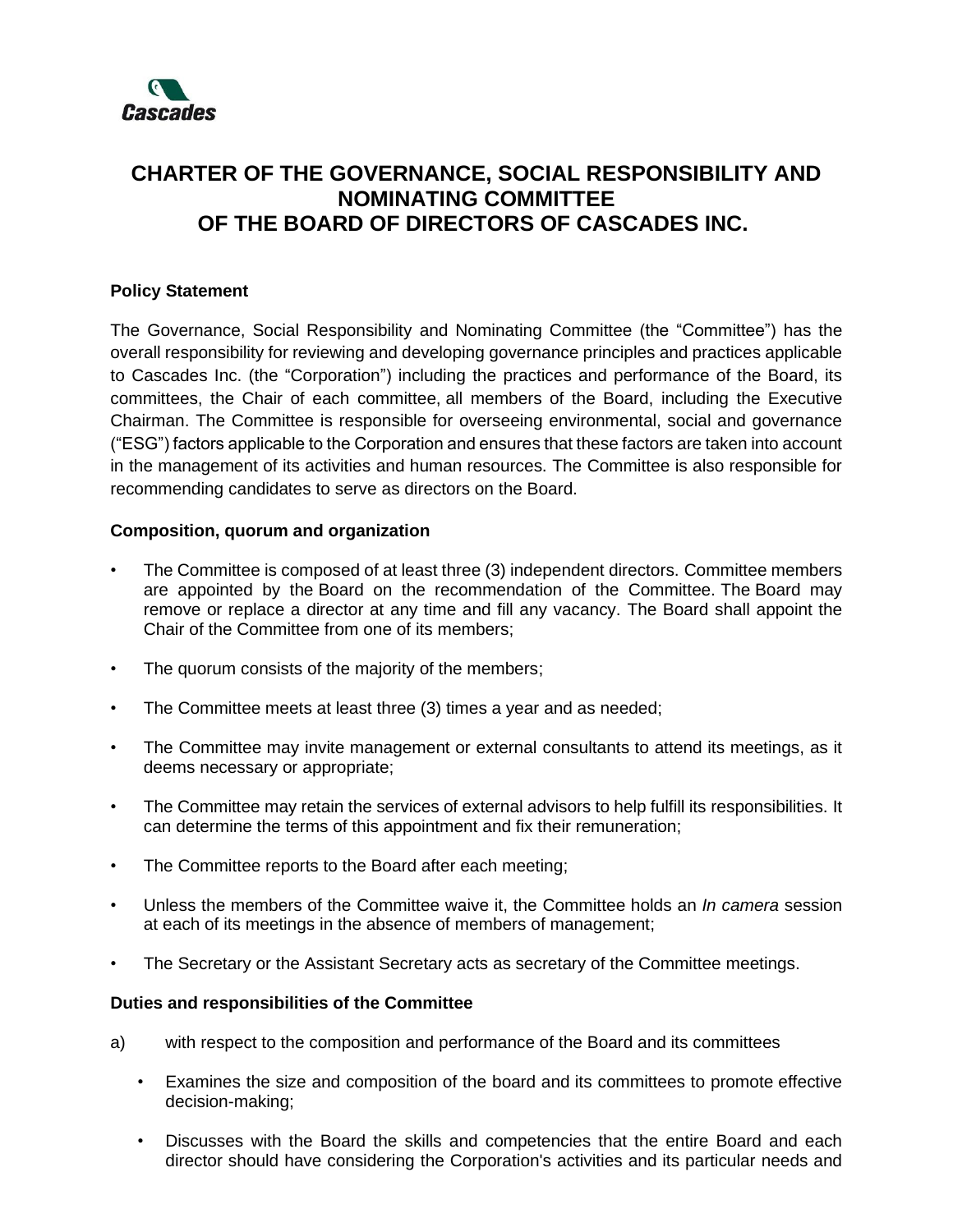establish the skills, abilities, professional quality, availability, geographic representation, professional background and diversity of experience expected of the Corporation's director nominees and establish a skills matrix;

- Identifies and evaluate nominees for the position of director and makes a recommendation to the Board;
- In collaboration with the Executive Chairman of the Board and the Lead Director, recommends individuals to the Board of Directors who shall act as chairs and members of the Board committees;
- Oversees the development and administration of any Board Diversity Policy and reviews initiatives implemented by the Corporation to promote board diversity, including statistics relating to female representation on the Board;
- Develops and implements a succession planning process for the Board, including a succession planning process for the Chairman of the Board;
- In consultation with the Executive Chairman of the Board, annually reviews the effectiveness and performance of the Board and its committees, including input from each Board member or committee member, committee chairs, the Lead Director and the Executive Chairman of the Board;
- Evaluates the quality and effectiveness of the board's relationship with management.
- b) with regards to the oversight of governance issues
- Examines the adequacy and effectiveness of the governance practices of the Board considering regulatory developments, considering all the Corporation's activities and making relevant recommendations to the Board;
- Provides advice as to the merits of the resignation that a director could offer in accordance with the majority voting policy;
- Reviews and revises, if necessary, the policy on insider trading and disclosure of privileged information, considering the regulations and any amendments thereto, and recommends them to the Board;
- Reviews the Statement of Corporate Governance Practices in the Corporation's Management Proxy Circular;
- Makes recommendations to the Board on directors' compensation and director stock ownership guidelines;
- Regularly reviews the indemnification procedure regarding directors' liability and directors' liability insurance coverage;
- Reviews and revises, as appropriate, the Corporation's orientation and training programs for directors;
- Provides guidance in respect of potential conflicts of interest and will make recommendations to the Board as to the actions to be taken, if necessary, with respect to any situation giving rise to a conflict of interest;